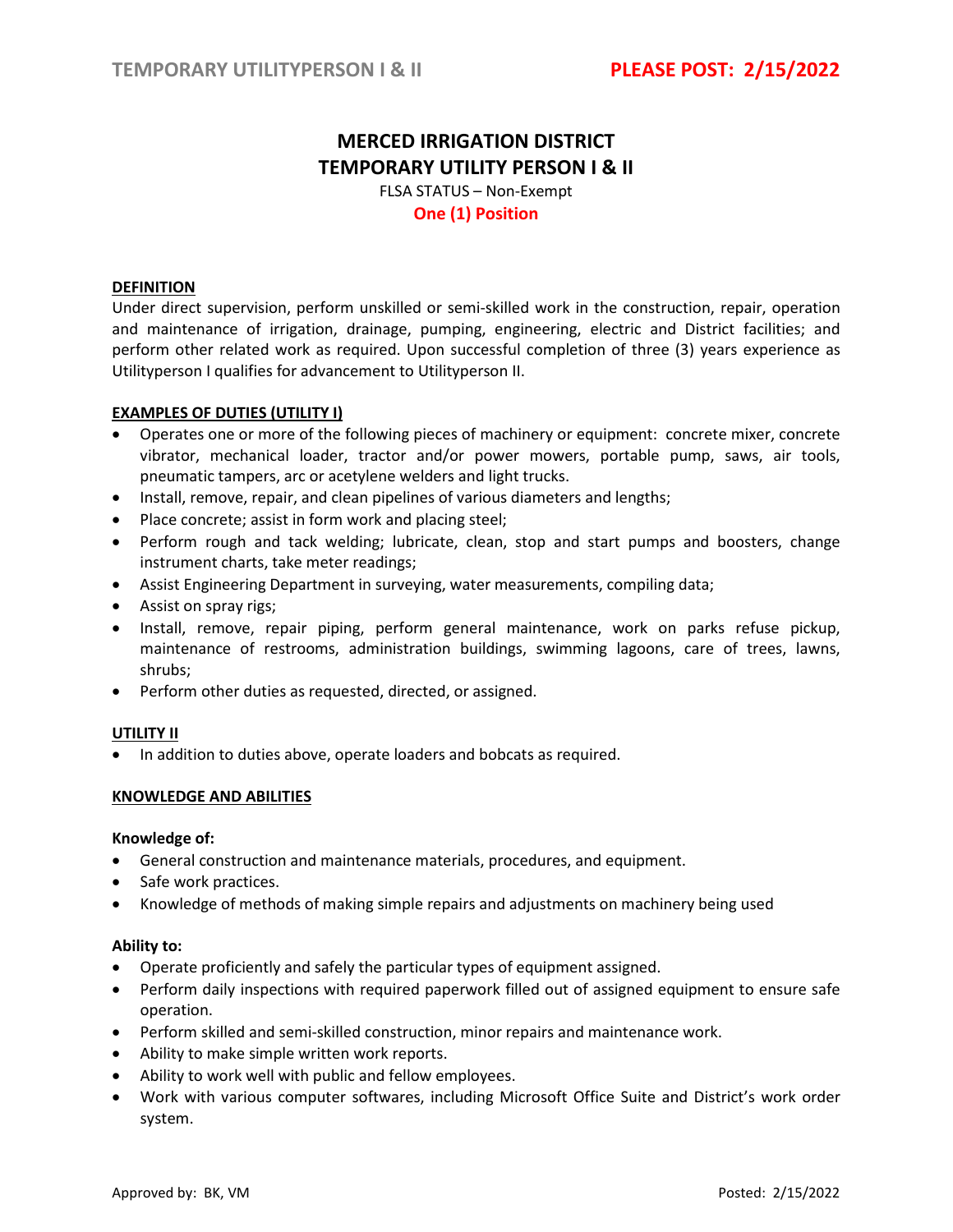- Understand and carry out oral and written directions.
- Establish and maintain cooperative relationships with those contacted in the course of work.

# **MINIMUM QUALIFICATIONS – UTILITYPERSON I**

## **Education:**

• Any combination of education and experience equivalent to graduation from high school.

## **Experience:**

• One (1) year in irrigation operations/maintenance work or equivalent.

## **NECESSARY SPECIAL REQUIREMENTS**

- Possession of appropriate California Driver's License.
- A Department of Motor Vehciles "Driver Record Information" print-out will be required at time of hire. Must be enrolled in District's DMV pull-notice program.

# **QUALIFICATIONS – UTILITYPERSON II**

- Three (3) years as a Utilityperson I or other classification within the District or equivalent experience, as determined by District evaluation.
- Obtain and maintain Class A driver's license.
- Ability to run small equipment (i.e. bobcat, loader, etc.)
- Be able to work independently.

# **TYPICAL PHYSICAL ACTIVITIES**

The physical and mental demands of this position are described below. Reasonable accommodations may be made to enable individuals with disabilities to perform the essential functions of the position:

- Operates District vehicles and equipment used in construction, maintenance, and repair work.
- Must be able to push, pull, reach, and lift equipment and parts weighing up to fifty (50) pounds.
- Stoops, kneels, crouches, crawls, and climbs during field maintenance and repair work.
- Works in an environment with exposure to dust, dirt, and/or weed abatement chemicals, and significant temperature changes between heat and cold.
- Communicates orally with District staff in face-to-face, one-to-one settings.
- Regularly uses a telephone and radio for communication.
- May sit or stand and walk on uneven terrain for extended time periods.
- Hearing, vision, and eye-hand coordination sufficient to operate foot and hand controls and to maintain good awareness during maintenance and construction jobs.

| Sitting:    | Remains in a seated position for up to eight (8) hours per day                                |  |
|-------------|-----------------------------------------------------------------------------------------------|--|
| Hands/Arms: | Operates equipment for up to eight (8) hours per day                                          |  |
| Lifting:    | Raises and lowers supplies and equipment up to fifty (50) pounds.                             |  |
| Stooping:   | Bends body downward and forward by bending at the knees or waist                              |  |
| Talking:    | Expresses ideas and shares information by means of spoken work in person and by<br>telephone. |  |
| Hearing:    | Hears well enough to receive communications in person and by telephone.                       |  |
| Vision:     | Operates vehicles and office equipment.                                                       |  |

# **ENVIRONMENTAL FACTORS:**

• Exposure to the sun: 90% or less work time spent outside a building and exposed to the sun.